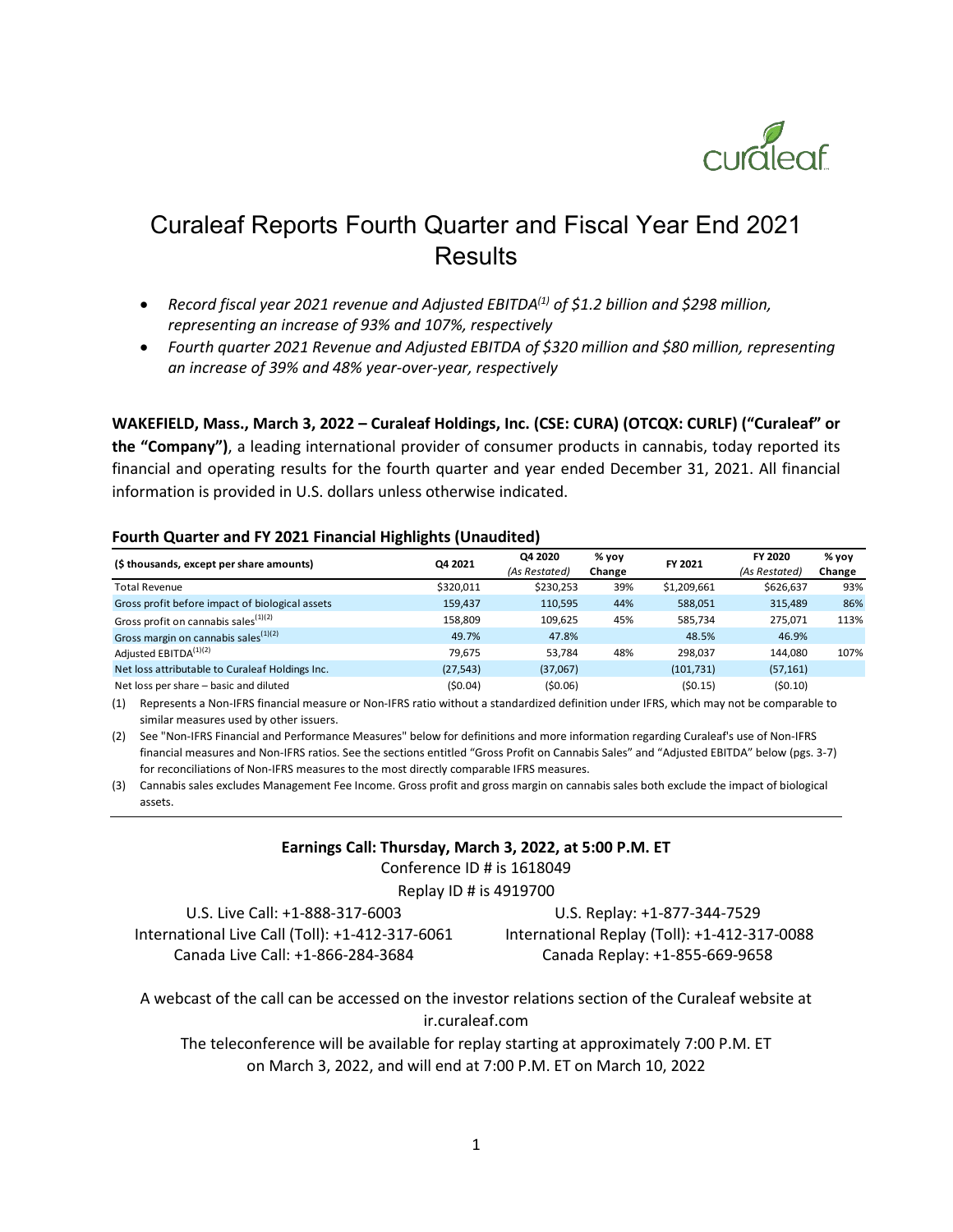Boris Jordan, Executive Chairman of Curaleaf, commented, "2021 was another exceptional year for Curaleaf. We reached a significant milestone by generating over 90% revenue growth and exceeding \$1.2 billion of total revenue for the first time. We continued to deliver gross and Adjusted EBITDA margin expansion and ended the year with one of the strongest balance sheets in the industry to support our ongoing growth strategies. In addition, we announced strategic acquisitions that have strengthened our ability to continue gaining share in key U.S. markets as well as internationally. Looking to 2022, we remain focused on executing our plan for strong, above market revenue growth and margin accretion, and believe we are incredibly well positioned to benefit from significant near-term catalysts such as the anticipated launch of New Jersey's adult use market."

Joe Bayern, Chief Executive Officer of Curaleaf, stated, "In 2021, we made significant progress strengthening all areas of our business including growing ourretail and wholesale distribution, introducing new products, expanding our cultivation and production capacity, and entering new markets such as Europe. I believe our focus and strong execution in 2021 set us up extraordinarily well for the significant growth opportunities that lie ahead in 2022 and beyond. I am incredibly proud of the hard work and dedication of all our team members who have made our continued success possible. I believe Curaleaf is better positioned than ever to capitalize on the massive and growing cannabis opportunity."

# **Fourth Quarter 2021 Operating Highlights**

- Added eight new retail dispensaries including five in Florida, two in Colorado, and one in Arizona.
- Entered into a definitive agreement to acquire Tryke Companies, a vertically integrated MSO in Nevada, Arizona, and Utah.
- Entered into a definitive agreement to acquire Natural Remedy Patient Center, LLC, a Safford, Arizona dispensary.
- Entered into a definitive agreement to acquire Bloom Dispensaries, a single state operator in Arizona.
- Completed the offering of \$475 million aggregate principal amount of 8.0% Senior Secured Notes due 2026 and retired all prior indebtedness, increasing liquidity and materially reducing the average interest rate on the Company's outstanding debt.
- Signed a national distribution agreement with Southern Glazer's Wine & Spirits to bring Curaleaf's Hemp and Select CBD product lines into Southern Glazer's distribution network.

### **Full Year 2021 Operating Highlights**

- Significantly expanded retail, wholesale, and cultivation operations through organic growth and strategic acquisitions.
	- o Increased retail locations from 96 to 117 as of December 31, 2021.
	- $\circ$  Reached approximately 2,300 active wholesale accounts as of December 31, 2021, an increase of over 90% from year end 2020.
	- o Grew cultivation sites from 23 to 25.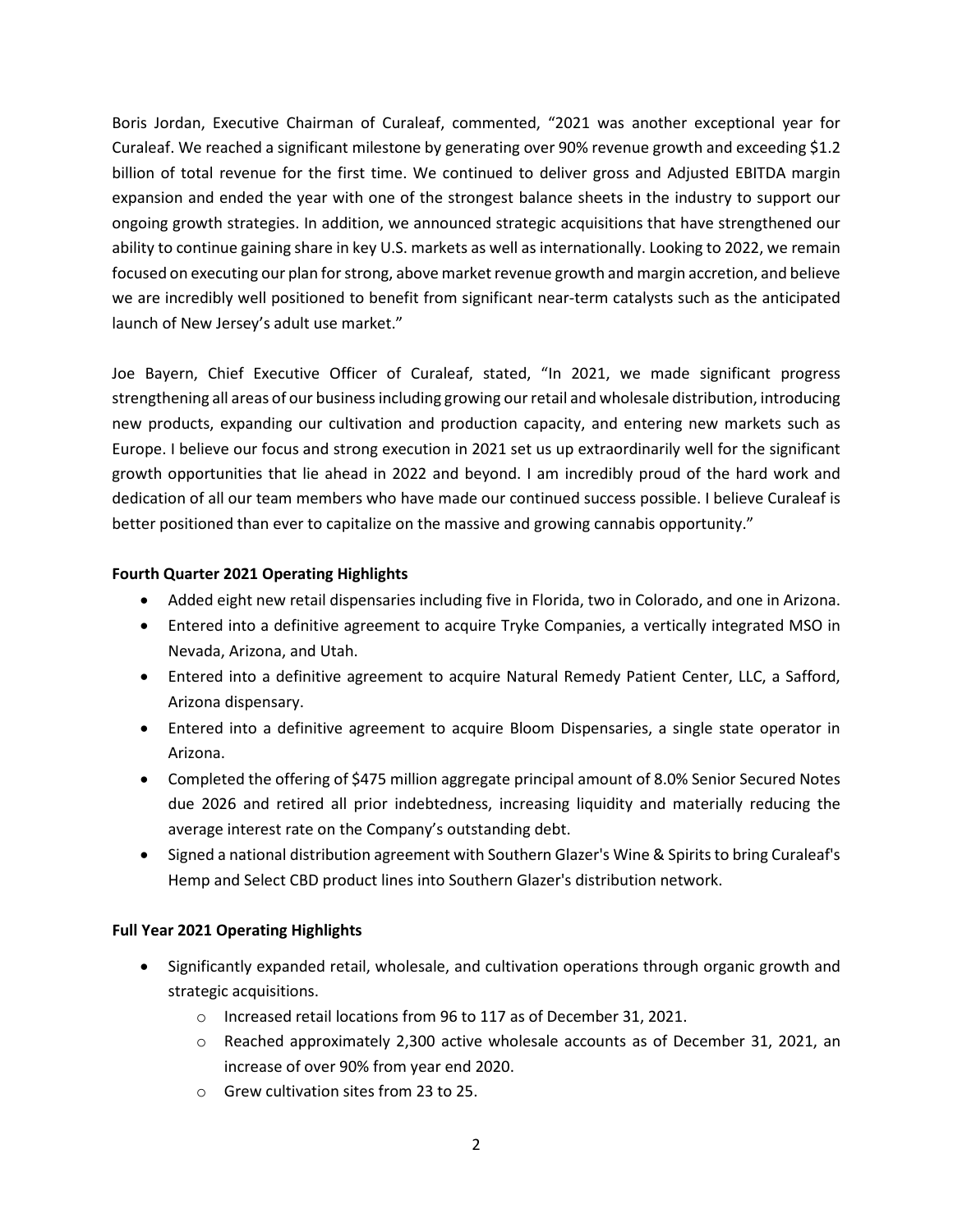- $\circ$  Expanded total cultivation and production capacity by over 2.5 million square feet to approximately 4.4 million square feet.
- Significant focus on R&D activities drove the introduction of 147 new products in our markets, with approximately 11% of full year 2021 revenue generated by new products launched in the last 12 months.
- Entered the European market through the successful acquisition of EMMAC Life Sciences Group and subsequently rebranded to Curaleaf International.
- Completed the acquisition of Los Sueños Farms, the largest outdoor grow in Colorado.

# **Post Fourth Quarter 2021 Highlights**

- Completed the acquisition of Bloom Dispensaries adding four retail locations and two cultivation and processing facilities totaling 63,500 square feet in Arizona.
- Continued to organically expand our retail footprint, opening two additional dispensaries in Florida and three in Pennsylvania. As of March 3, 2022, Curaleaf retail operations totaled 126 nationwide.

# **Financial Results for the Fourth Quarter Ended December 31, 2021**

# **Revenue (Unaudited)**

**(\$ thousands)**

|                       | Q4 2021   | Q3 2021   | Q4 2020   |
|-----------------------|-----------|-----------|-----------|
| Retail revenue        | \$225.592 | \$224.543 | \$164.932 |
| Wholesale revenue     | 93.791    | 92.041    | 64,351    |
| Management fee income | 628       | 541       | 970       |
| Total Revenue         | \$320.011 | \$317,125 | \$230,253 |

Total revenue was a record \$320 million for the fourth quarter of 2021, an increase of 1% from \$317 million in the third quarter of 2021 and 39% from \$230 million in the fourth quarter of 2020. The Company's year-over-year revenue growth primarily reflects continued organic growth driven by new retail store openings, the addition of new wholesale partner accounts, product launches, and the expansion of cultivation and production facilities.

Retail revenue was \$226 million, compared with \$225 million in the third quarter of 2021, and up 37% from \$165 million in the fourth quarter of 2020. Retail revenue represented 71% of total revenue. Curaleaf's year-over-year retail revenue growth was supported by 21 new stores added in 2021.

Wholesale revenue was \$94 million, an increase of 2% from the third quarter of 2021 and 46% year-overyear and represented 29% of total revenue. Wholesale revenue growth was supported by the addition of new wholesale partner accounts, which increased by more than 90% from year-end 2020 to approximately 2,300 total accounts.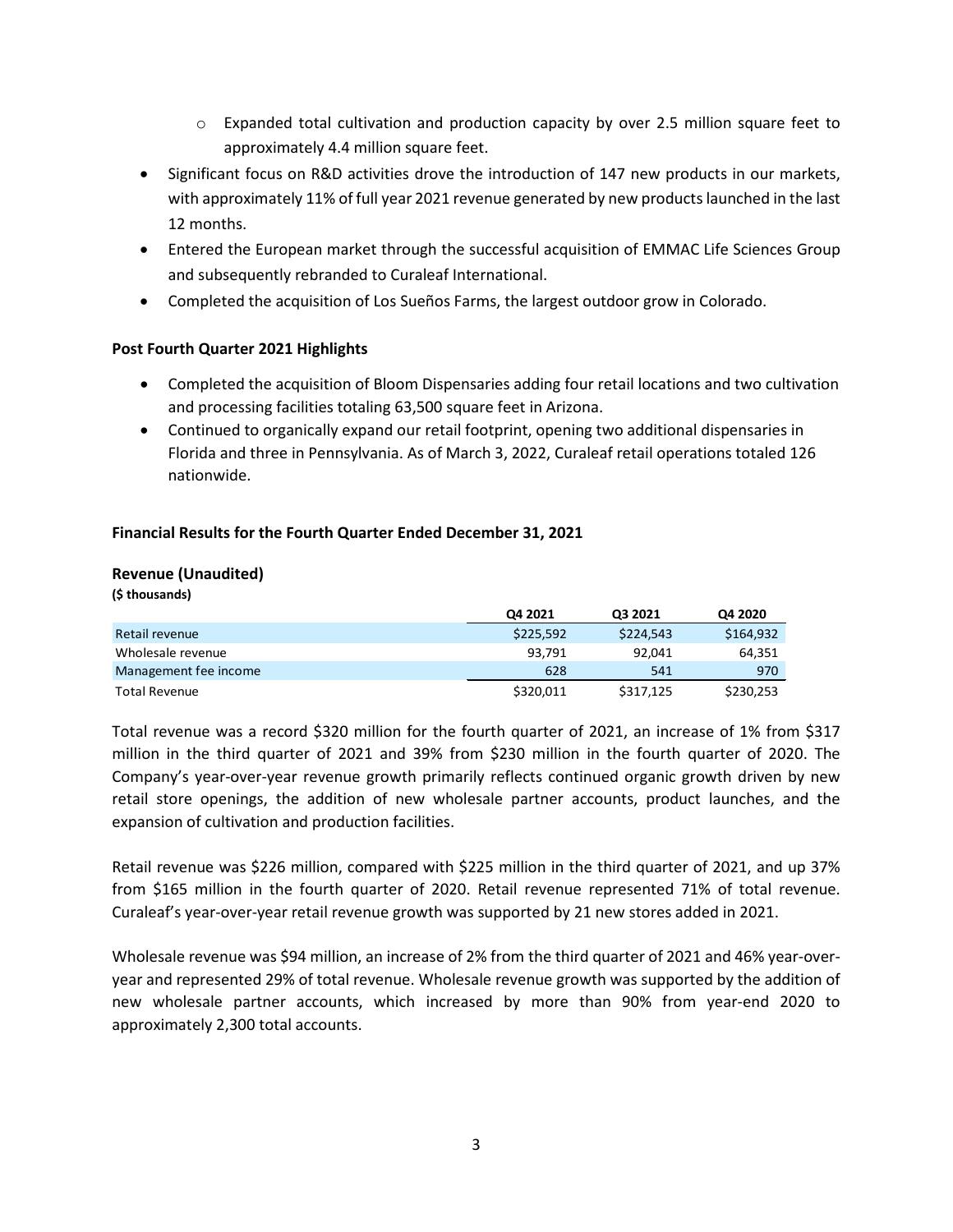#### **Gross Profit on Cannabis Sales (Unaudited)**

|                                                 | Q4 2021   | Q3 2021   | Q4 2020   |
|-------------------------------------------------|-----------|-----------|-----------|
| Retail and wholesale revenue                    | \$319,383 | \$316,584 | \$229,283 |
| Cost of goods sold                              | 160,574   | 172.216   | 119,658   |
| Gross profit on cannabis sales (1)              | 158,809   | 144,368   | 109,625   |
| Gross margin on cannabis sales (1)              | 49.7%     | 45.6%     | 47.8%     |
| Management fee income <sup>(2)</sup>            | 628       | 541       | 970       |
| Gross profit before impact of biological assets | \$159.437 | \$144,909 | \$110.595 |

(1) Represents a non-IFRS measure or Non-IFRS ratio. See "Non-IFRS Financial and Performance Measures" below for definitions and more information regarding Curaleaf's use of Non-IFRS financial measures and Non-IFRS ratios.

(2) Management fee income is added to Gross Profit on Cannabis Sales to obtain Gross profit before impact of biological assets, the most comparable IFRS measure.

Gross profit on cannabis sales was \$159 million for the fourth quarter of 2021, an increase of 10% from \$144 million in the third quarter of 2021 and 45% from \$110 million in the fourth quarter of 2020. Gross profit margin was 49.7%, an increase of approximately 410 basis points from the prior quarter and 190 basis points from the fourth quarter of 2020. The increase in gross margin reflects continued efficiency in the Company's cultivation and processing facilities and improving economies of scale. In addition, the sequential increase in gross margin partially reflects a loss on inventory related to the Eureka, California facility divestiture and the write down of certain other inventory in the third quarter of 2021, which did not recur.

#### **Net Income / (Loss) (Unaudited)**

**(\$ thousands)**

**(\$ thousands)**

| Q3 2021<br>Q4 2020             |                                                                   |
|--------------------------------|-------------------------------------------------------------------|
| (As Restated)<br>(As Restated) |                                                                   |
| \$230,253<br>\$317,125         |                                                                   |
| 125,462<br>182,734             |                                                                   |
| 42,381                         |                                                                   |
| (38,955)                       |                                                                   |
| (60, 313)                      |                                                                   |
| (56,887)                       |                                                                   |
| (2, 363)                       |                                                                   |
| (\$54,524)                     |                                                                   |
|                                | 23,013<br>(17, 893)<br>(42, 022)<br>(36,902)<br>165<br>(\$37,067) |

Net loss attributable to Curaleaf Holdings, Inc. was \$28 million, compared with a net loss of \$55 million in the third quarter of 2021 and \$37 million in the fourth quarter of 2020. The year-over-year improvement in net loss was primarily driven by an approximately \$20 million increase in operating income and \$2 million of lower income tax expense, partially offset by \$15 million of higher other expense, net.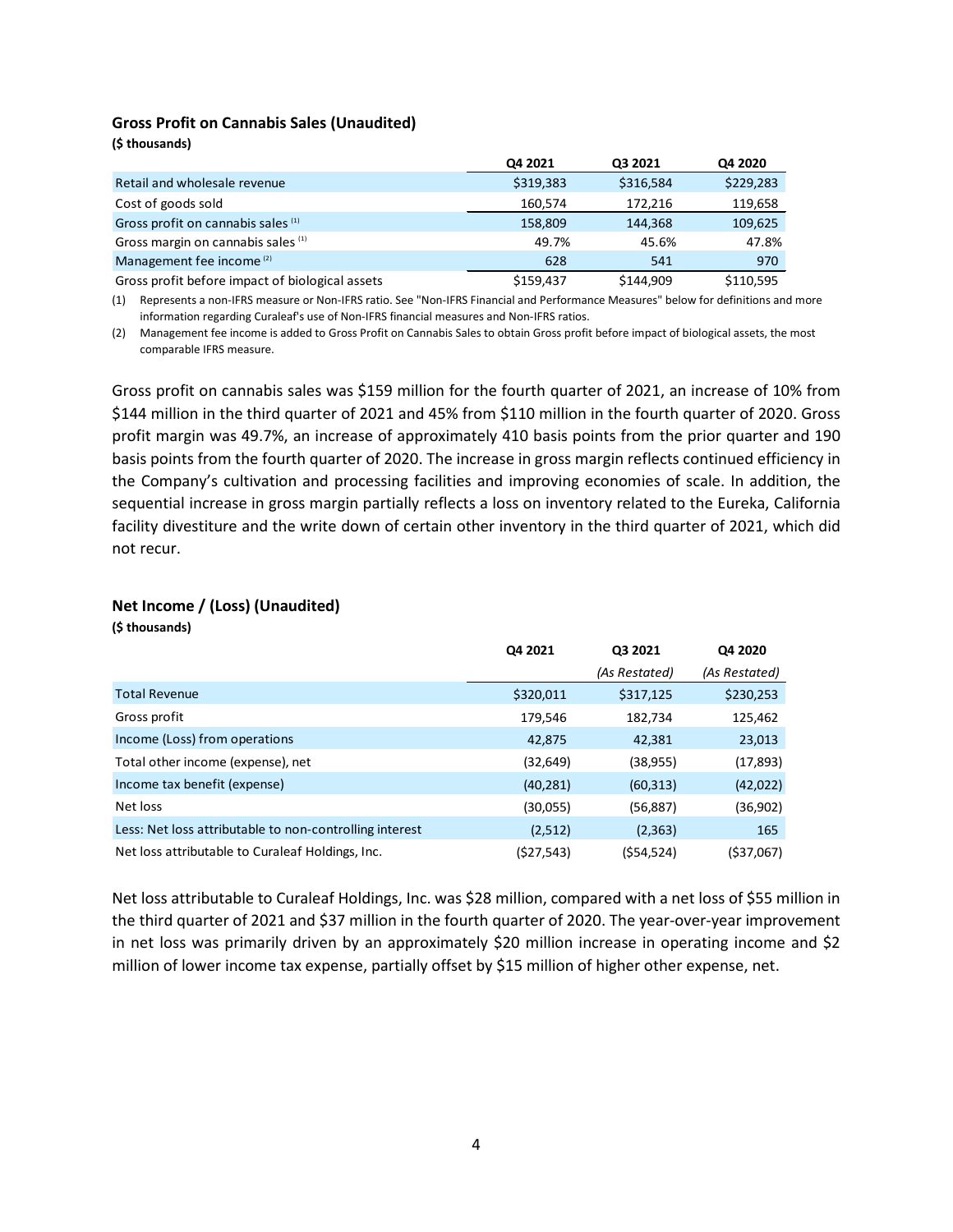## **Adjusted EBITDA (Unaudited)**

**(\$ thousands)**

|                                              | Q4 2021     | Q3 2021       | Q4 2020       |
|----------------------------------------------|-------------|---------------|---------------|
|                                              |             | (As Restated) | (As Restated) |
| Net loss                                     | ( \$30,055) | (556, 887)    | (536,902)     |
| Interest expense, net                        | 22,626      | 25,054        | 25,366        |
| Income tax expense                           | 40,281      | 60,313        | 42,022        |
| Depreciation and amortization <sup>(1)</sup> | 37,507      | 34,739        | 26,647        |
| Share-based compensation                     | 9,175       | 13,180        | 16,114        |
| Other (income) expense                       | 10,023      | 13,900        | (7, 473)      |
| Change in fair value of biological assets    | (20, 109)   | (37, 825)     | (14, 866)     |
| Other add-backs <sup>(2)</sup>               | 10,227      | 18,889        | 2,876         |
| Adjusted EBITDA <sup>(3)</sup>               | \$79,675    | \$71,363      | \$53,784      |
| Adjusted EBITDA Margin <sup>(3)</sup>        | 24.9%       | 22.5%         | 23.5%         |

(1) Depreciation and amortization expense in Q4 2021, Q3 2021, and Q4 2020 include amounts charged to cost of goods sold on the statement of profits and losses.

(2) Other add-backs in Q4 2021 primarily include acquisition related expenses, legal fees, and accounting and professional fees.

(3) Represents a non-IFRS measure or Non-IFRS ratio. See "Non-IFRS Financial and Performance Measures" below for definitions and more information regarding Curaleaf's use of Non-IFRS financial measures and Non-IFRS ratios. The table above provides a reconciliation of Net Loss, the most comparable IFRS measure, to Adjusted EBITDA, a non-IFRS measure.

Adjusted EBITDA was \$80 million for the fourth quarter of 2021, an increase of 12% from \$71 million in the third quarter of 2021 and 48% from \$54 million in the fourth quarter of 2020. Adjusted EBITDA margin was 24.9%, an increase of 240 basis points from 22.5% in the prior quarter and 140 basis points from 23.5% in the fourth quarter of 2020. The sequential increase in Adjusted EBITDA primarily reflects higher gross profit margin driven by continued efficiency in the Company's cultivation and processing facilities and improving economies of scale. On a year-over-year basis, the increases in Adjusted EBITDA and Adjusted EBITDA margin primarily reflect higher revenue and gross profit margin partially offset by higher SG&A expense related to increased headcount ahead of new store openings and marketing in support of new product rollouts.

### **Financial Results for the Year Ended December 31, 2021**

# **Revenue (Unaudited)**

| (\$ thousands)        |                |                |
|-----------------------|----------------|----------------|
|                       | <b>FY 2021</b> | <b>FY 2020</b> |
| Retail revenue        | \$859,959      | \$423,183      |
| Wholesale revenue     | 347,385        | 163,036        |
| Management fee income | 2.317          | 40,418         |
| <b>Total Revenue</b>  | \$1,209,661    | \$626,637      |

Total revenue for the year ended 2021 was a record \$1,210 million, an increase of 93% from \$627 million for the year ended 2020.

Retail revenue was \$860 million for the year ended 2021, an increase of 103% from \$423 million for the year ended 2020. The increase in retail revenue was primarily driven by organic growth from new store openings, expansion of cultivation and production capacity, and new product introductions. Retail revenue growth in 2021 also reflects a full year of revenue recognized from the Company's acquisition of GR Companies, Inc. ("Grassroots"), which closed in July 2020, and to a lesser extent, the partial year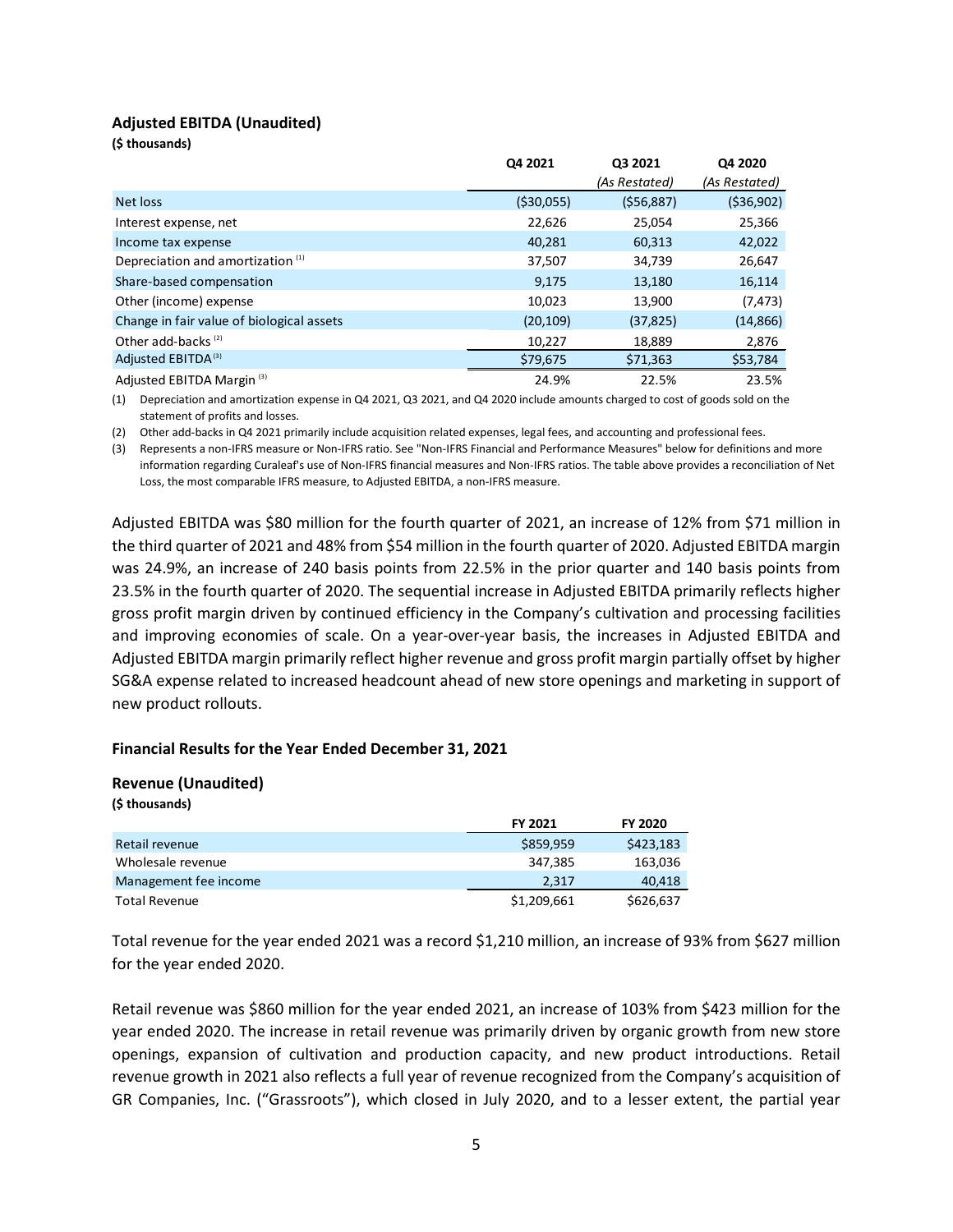benefit of the acquisitions of EMMAC Life Sciences Limited ("EMMAC") in August 2021 and Los Sueños Farms and related entities ("Los Sueños") in October 2021.

Wholesale revenue was \$347 million, an increase of 113% from \$163 million for the year ended 2020. Growth in wholesale revenue was primarily due to organic growth from wholesale partner account additions, new product introductions such as Select Squeeze, Select Fresh, Clique by Select, and Select Snooze Bites, and increased cultivation and production capacity. Wholesale revenue growth also reflected the above-mentioned acquisitions of Grassroots, EMMAC and Los Sueños.

#### **Gross Profit on Cannabis Sales (Unaudited)**

| (\$ thousands)                                  |                |                |
|-------------------------------------------------|----------------|----------------|
|                                                 | <b>FY 2021</b> | <b>FY 2020</b> |
| Retail and wholesale revenue                    | \$1,207,344    | \$586,219      |
| Cost of goods sold                              | 621,610        | 311,148        |
| Gross profit on cannabis sales (1)              | 585,734        | 275,071        |
| Gross margin on cannabis sales (1)              | 48.5%          | 46.9%          |
| Management fee income <sup>(2)</sup>            | 2.317          | 40,418         |
| Gross profit before impact of biological assets | \$588,051      | \$315,489      |

(1) Represents a non-IFRS measure or Non-IFRS ratio. See "Non-IFRS Financial and Performance Measures" below for definitions and more information regarding Curaleaf's use of Non-IFRS financial measures and Non-IFRS ratios.

(2) Management fee income is added to Gross Profit on Cannabis Sales to obtain Gross profit before impact of biological assets, the most comparable IFRS measure.

Gross profit on cannabis sales was \$586 million for the year ended 2021, an increase of 113% from \$275 million in 2020. Gross profit margin was 48.5% an increase of approximately 160 basis points from 46.9% in 2020. The increases in gross profit and gross margin were primarily driven by revenue growth and the continued improvement in the operating capacity and efficiency of the Company's cultivation and processing facilities.

#### **Net Income / (Loss) (Unaudited)**

**(\$ thousands)**

|                                                         | FY 2021     | <b>FY 2020</b> |
|---------------------------------------------------------|-------------|----------------|
|                                                         |             | (As Restated)  |
| <b>Total Revenue</b>                                    | \$1,209,661 | \$626,637      |
| Gross profit                                            | 687,589     | 390,513        |
| Income (Loss) from operations                           | 175,634     | 72,437         |
| Total other income (expense), net                       | (110, 838)  | (41, 641)      |
| Income tax benefit (expense)                            | (173, 926)  | (87, 550)      |
| Net loss                                                | (109, 130)  | (56,754)       |
| Less: Net loss attributable to non-controlling interest | (7, 399)    | 407            |
| Net loss attributable to Curaleaf Holdings, Inc.        | (5101,731)  | (557, 161)     |

Net loss, attributable to Curaleaf Holdings, Inc., for the year ended 2021 was \$102 million, compared with a net loss of \$57 million for the year ended 2020. The \$103 million increase in operating income in 2021 was offset primarily by \$69 million of higher total other expense, net, and \$86 million of higher income tax expense. The year-over-year increase in total other expense, net, was primarily due to an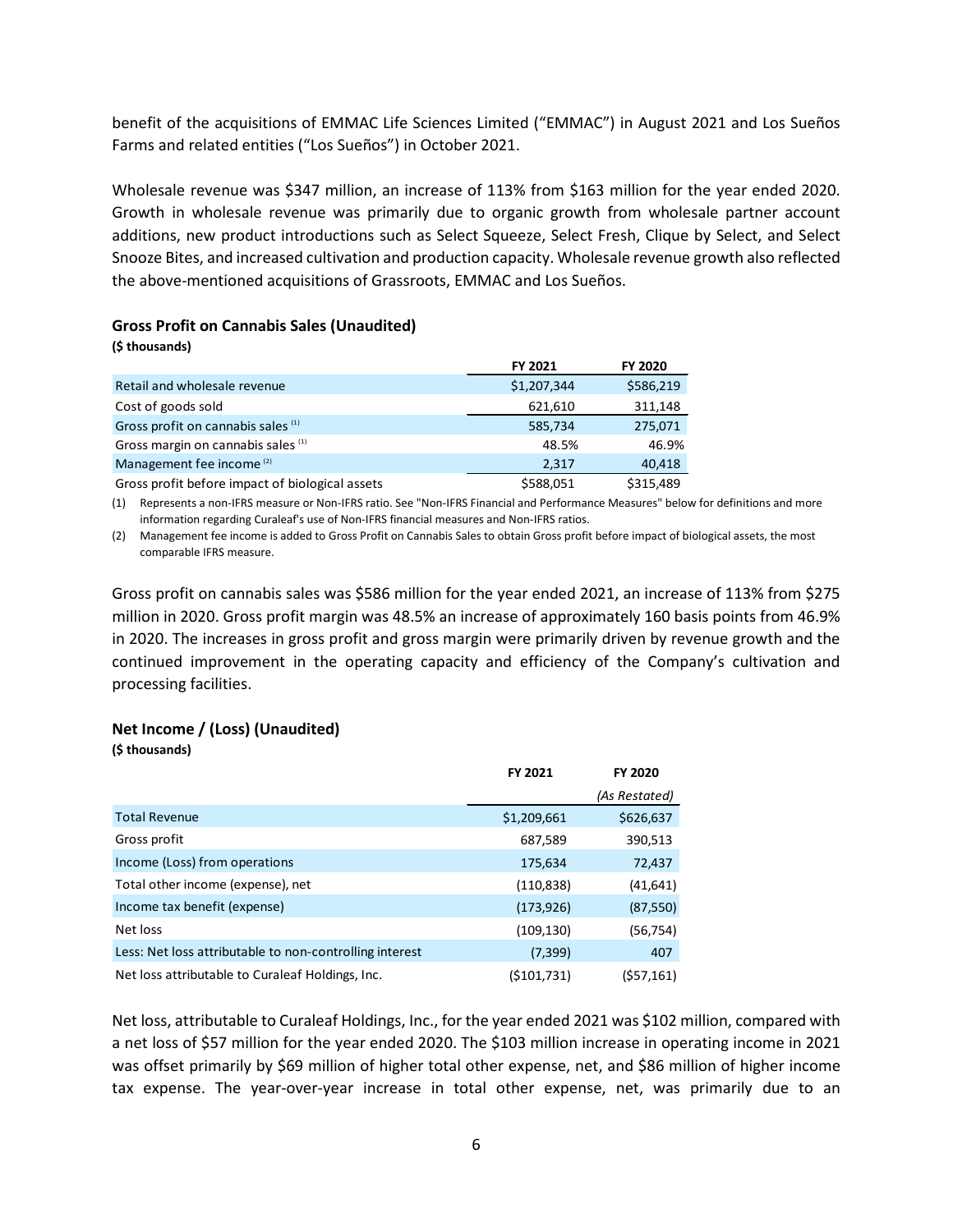approximately \$38 million gain on investment in 2020 that did not recur, \$27 million of higher interest expense net of interest income, and \$11 million of higher other expenses, partially offset by \$9 million of lower impairment charges on intangible assets.

### **Adjusted EBITDA (Unaudited)**

**(\$ thousands)**

|                                              | FY 2021       | <b>FY 2020</b> |
|----------------------------------------------|---------------|----------------|
|                                              |               | (As Restated)  |
| Net loss                                     | ( \$109, 130) | ( \$56,754)    |
| Interest expense, net                        | 89,633        | 62,518         |
| Income tax expense                           | 173,926       | 87,550         |
| Depreciation and amortization <sup>(1)</sup> | 132,644       | 79,713         |
| Share-based compensation                     | 45,632        | 30,879         |
| Other (income) expense                       | 21,205        | (20, 877)      |
| Change in fair value of biological assets    | (99, 538)     | (75, 024)      |
| Other add-backs <sup>(2)</sup>               | 43,665        | 36,075         |
| Adjusted EBITDA <sup>(3)</sup>               | \$298,037     | \$144,080      |
| Adjusted EBITDA Margin <sup>(3)</sup>        | 24.6%         | 23.0%          |

(1) Depreciation and amortization expense in 2021 and 2020 include amounts charged to cost of goods sold on the statement of profits and losses.

(2) Other add-backs in 2021 primarily include acquisition related expenses, accounting and professional fees, legal fees, bad debt write off, employee severance costs, one-time loss on inventory related to a California facility divestiture, and inventory write-down in one of our states.

(3) Represents a non-IFRS measure or Non-IFRS ratio. See "Non-IFRS Financial and Performance Measures" below for definitions and more information regarding Curaleaf's use of Non-IFRS financial measures and Non-IFRS ratios. The table above provides a reconciliation of Net Loss, the most comparable IFRS measure, to Adjusted EBITDA, a non-IFRS measure.

Adjusted EBITDA for the year ended 2021 was \$298 million, an increase of 107% from \$144 million in 2020. Adjusted EBITDA margin was 24.6%, an increase of 160 basis points from 23.0% in the prior year. The increases in Adjusted EBITDA and Adjusted EBITDA margin primarily reflect higher revenue and gross profit margin partially offset by higher SG&A expense related to increased headcount in support of new store openings and marketing in support of new product rollouts.

#### **Balance Sheet and Cash Flow**

As of December 31, 2021, the Company had \$299 million of cash and \$436 million of outstanding debt net of unamortized debt discounts.

During the fourth quarter of 2021, Curaleaf invested \$55 million, net in capital expenditures, focused on cultivation, processing, and selective retail expansion in strategic markets. For the year ended 2021, Curaleaf invested \$172 million, net in capital expenditures.

### **Shares Outstanding**

As of December 31, 2021, and September 30, 2021, the Company's weighted average subordinate voting shares outstanding amounted to 707,450,310 and 703,545,262 shares, respectively.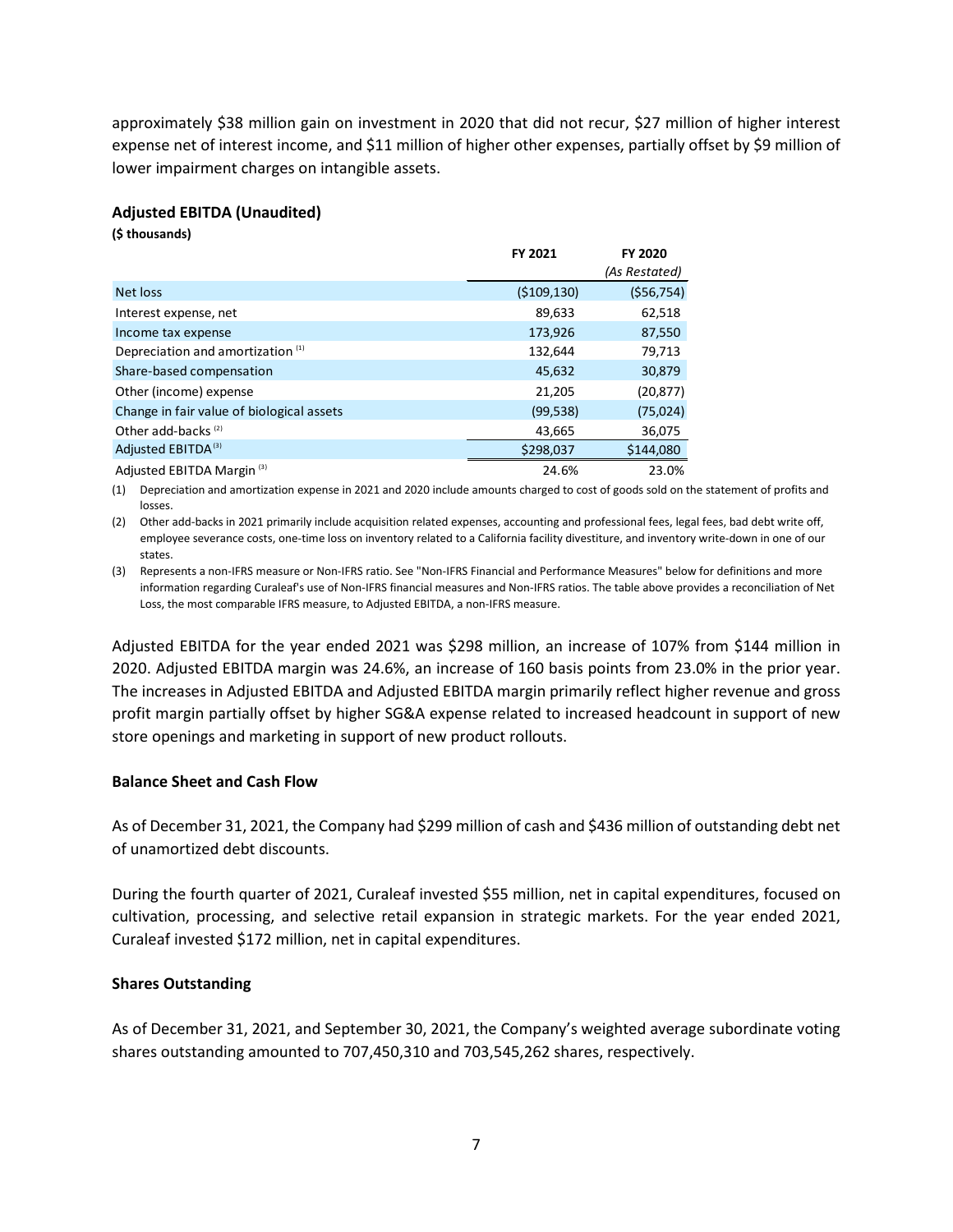As of December 31, 2021, and September 30, 2021, Company'sissued and outstanding subordinate voting shares plus multiple voting shares amounted to 708,340,434 and 704,818,302 shares, respectively.

# **Other**

The Company has made an immaterial restatement to the initial purchase accounting for the Select acquisition. Adjustments have been made to all of the comparative period financial statements presented herein, which reflect a decrease in intangible assets, deferred tax liability, and amortization expense, as well as an increase in goodwill and income tax expense, as applicable. The net impact of these adjustments on the Company's Consolidated Statements of Profits and Losses for the year ended December 31, 2020, was a positive \$4.6 million to Net loss attributable to Curaleaf Holdings, Inc. Additional detail will be provided in the Company's Consolidated Annual Financial Statements.

### **Non-IFRS Financial and Performance Measures**

Curaleaf reports its financial results in accordance with IFRS and uses a number of financial measures and ratios when assessing its results and measuring overall performance. Some of these financial measures and ratios are not calculated in accordance with IFRS. Curaleaf refers to certain Non-IFRS financial measures and ratios such as "Gross Profit on Cannabis Sales", "Gross Margin on Cannabis Sales", "Adjusted EBITDA", and "Adjusted EBITDA Margin". These measures do not have any standardized meaning prescribed by IFRS and may not be comparable to similar measures presented by other issuers. The Company defines "Gross Profit on Cannabis Sales" as retail and wholesale revenues less cost of goods sold. "Gross Margin on Cannabis Sales" is defined by Curaleaf as gross profit on cannabis sales divided by retail and wholesale revenues. "Adjusted EBITDA" is defined by Curaleaf as earnings before interest, taxes, depreciation and amortization less share-based compensation expense and other add-backs related to business development, acquisition, financing and reorganization costs. "Adjusted EBITDA Margin" is defined by Curaleaf as Adjusted EBITDA divided by total revenue. Curaleaf considers these measures to be an important indicator of the financial strength and performance of our business. We believe the adjusted results presented provide relevant and useful information for investors because they clarify our actual operating performance, make it easier to compare our results with those of other companies and allow investors to review performance in the same way as our management. Since these measures are not calculated in accordance with IFRS, they should not be considered in isolation of, or as a substitute for, our reported results as indicators of our performance, and they may not be comparable to similarly named measures from other companies. The tables provided in this press release contained in the sections "Gross Profit on Cannabis Sales" and "Adjusted EBITDA" (pgs. 3-7) provide reconciliations of Non-IFRS measures to the most directly comparable IFRS measures.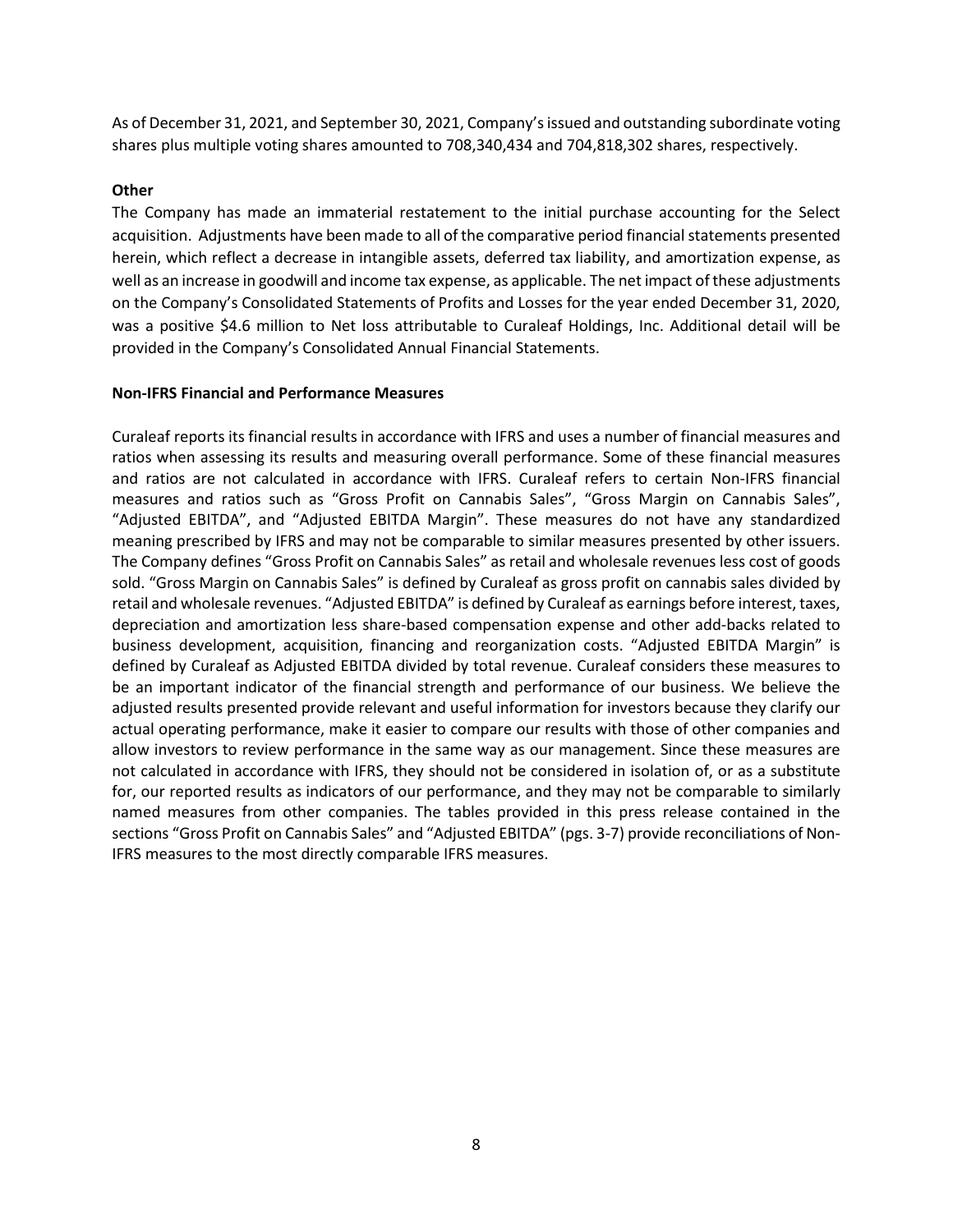# **Consolidated Statements of Financial Position (Unaudited)**

**(\$ thousands)**

|                                                                          | December 31,    |               | December 31,  |  |
|--------------------------------------------------------------------------|-----------------|---------------|---------------|--|
|                                                                          | 2021            |               | 2020          |  |
|                                                                          |                 |               | (As Restated) |  |
| <b>Assets</b>                                                            |                 |               |               |  |
| Current assets:                                                          |                 |               |               |  |
| Cash                                                                     | \$<br>299,329   | \$            | 73,542        |  |
| Accounts receivable                                                      | 64,570          |               | 28,830        |  |
| Inventory, net                                                           | 391,195         |               | 197,991       |  |
| <b>Biological assets</b>                                                 | 78,600          |               | 46,210        |  |
| Assets held for sale                                                     | 80,583          |               | 58,504        |  |
| Prepaid expenses and other current assets                                | 35,667          |               | 10,140        |  |
| Current portion of notes receivable                                      | 2,315           |               | 2,645         |  |
| <b>Total current assets</b>                                              | 952,259         |               | 417,862       |  |
| Deferred tax asset                                                       | 2,593           |               | 5,528         |  |
| Notes receivable                                                         | 842             |               | 2,000         |  |
| Property, plant and equipment, net                                       | 379,720         |               | 242,855       |  |
| Right-of-use assets, net                                                 | 285,111         |               | 267,168       |  |
| Intangible assets, net                                                   | 1,010,008       |               | 707,634       |  |
| Goodwill                                                                 | 605,496         |               | 538,825       |  |
| Investments                                                              | 4,401           |               | 16,264        |  |
| Prepaid acquisition consideration                                        |                 |               | 132,234       |  |
| Other assets                                                             | 22,048          |               | 35,135        |  |
| <b>Total assets</b>                                                      | \$<br>3,262,478 | $\frac{1}{2}$ | 2,365,505     |  |
|                                                                          |                 |               |               |  |
| Liabilities and Shareholders' Equity                                     |                 |               |               |  |
| <b>Current liabilities:</b>                                              |                 |               |               |  |
| Accounts payable                                                         | \$<br>26,751    | \$            | 47,043        |  |
| Accrued expenses                                                         | 87,583          |               | 57,475        |  |
| Income tax payable                                                       | 140,019         |               | 79,649        |  |
| Current portion of lease liability                                       | 19,279          |               | 15,710        |  |
| Current portion of notes payable                                         | 1,966           |               | 6,500         |  |
| Current contingent consideration liability                               | 9,155           |               |               |  |
| Liabilities held for sale                                                | 18,472          |               | 7,181         |  |
| Other current liabilities                                                | 12,171          |               | 6,568         |  |
| <b>Total current liabilities</b>                                         | 315,396         |               | 220,126       |  |
| Deferred tax liability                                                   | 299,333         |               | 200,805       |  |
| Notes payable                                                            | 434,123         |               | 285,001       |  |
| Lease Liabilities                                                        | 298,281         |               | 270,495       |  |
| Non-controlling interest redemption liability                            | 72,140          |               | 2,694         |  |
| Contingent consideration liability                                       | 28,839          |               | 1,898         |  |
| Other long term liability                                                | 5,876           |               | 3,698         |  |
| <b>Total liabilities</b>                                                 | 1,453,988       |               | 984,717       |  |
|                                                                          |                 |               |               |  |
| Shareholders' equity:                                                    |                 |               |               |  |
| Share capital                                                            | 2,225,940       |               | 1,754,412     |  |
| Treasury shares                                                          | (5,208)         |               | (5,208)       |  |
| Reserves                                                                 | (162,085)       |               | (177, 744)    |  |
| Accumulated other comprehensive income (deficit)                         | (9,996)         |               |               |  |
| Accumulated deficit                                                      | (291, 395)      |               | (190, 071)    |  |
| Redeemable non-controlling interest                                      | (72, 140)       |               | (2,694)       |  |
| Total Curaleaf Holdings, Inc. shareholders' equity                       | 1,685,116       |               | 1,378,695     |  |
| Non-controlling interest                                                 | 123,374         |               | 2,093         |  |
| Total shareholders' equity<br>Total liabilities and shareholders' equity | 1,808,490       |               | 1,380,788     |  |
|                                                                          | \$<br>3,262,478 | \$            | 2,365,505     |  |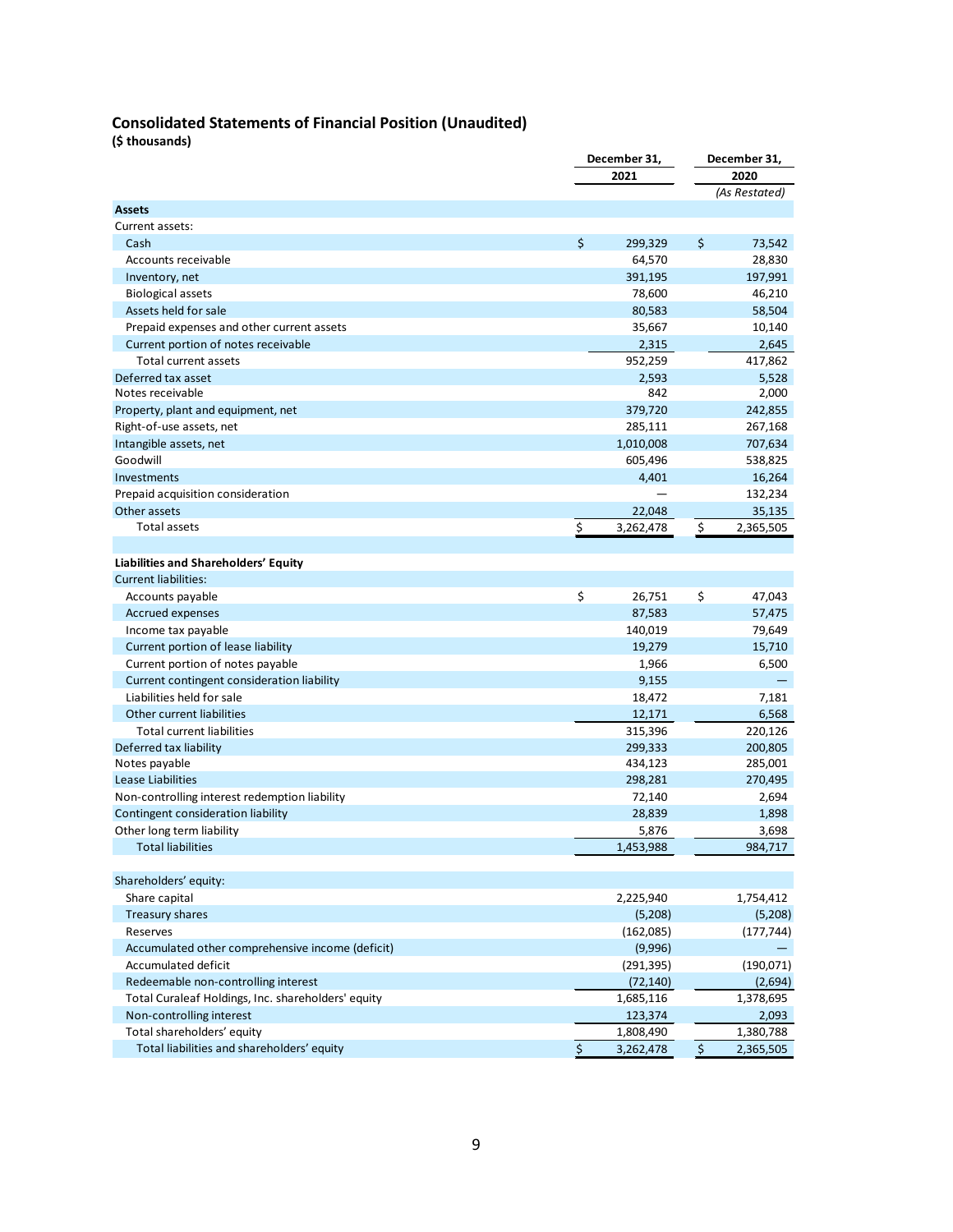# **Consolidated Statements of Profits and Losses (Unaudited)**

**(\$ thousands, except for share and per share amounts)**

|                                                                            |                    | <b>Three Months Ended</b> |    |               |  |      |
|----------------------------------------------------------------------------|--------------------|---------------------------|----|---------------|--|------|
|                                                                            |                    | December 31,              |    |               |  |      |
|                                                                            |                    | 2021                      |    |               |  | 2020 |
|                                                                            |                    |                           |    | (As Restated) |  |      |
| Revenue:                                                                   |                    |                           |    |               |  |      |
| Retail and wholesale revenue                                               | \$                 | 319,383                   | \$ | 229,283       |  |      |
| Management fee income                                                      |                    | 628                       |    | 970           |  |      |
| <b>Total revenue</b>                                                       |                    | 320,011                   |    | 230,253       |  |      |
| Cost of goods sold                                                         |                    | 160,574                   |    | 119,658       |  |      |
| Gross profit before impact of biological assets                            |                    | 159,437                   |    | 110,595       |  |      |
| Realized fair value amounts included in inventory sold                     |                    | (102, 234)                |    | (57, 265)     |  |      |
| Unrealized fair value gain on growth of biological assets                  |                    | 122,343                   |    | 72,132        |  |      |
| Gross profit                                                               |                    | 179,546                   |    | 125,462       |  |      |
| Operating expenses:                                                        |                    |                           |    |               |  |      |
| Selling, general and administrative                                        |                    | 100,257                   |    | 68,289        |  |      |
| Share-based compensation                                                   |                    | 9,175                     |    | 16,114        |  |      |
| Depreciation and amortization                                              |                    | 27,239                    |    | 18,046        |  |      |
| Total operating expenses                                                   |                    | 136,671                   |    | 102,449       |  |      |
| Income (Loss) from operations                                              |                    | 42,875                    |    | 23,013        |  |      |
| Other income (expense):                                                    |                    |                           |    |               |  |      |
| Interest income                                                            |                    | 134                       |    | 24            |  |      |
| Interest expense                                                           |                    | (13, 470)                 |    | (13, 695)     |  |      |
| Interest expense related to lease liabilities                              |                    | (9,290)                   |    | (11,695)      |  |      |
| Gain on investment                                                         |                    | (2,807)                   |    | 26,954        |  |      |
| Impairment of intangible assets                                            |                    | (8,901)                   |    | (23, 659)     |  |      |
| Other income (expense)                                                     |                    | 1,685                     |    | 4,178         |  |      |
| Total other income (expense), net                                          |                    | (32, 649)                 |    | (17, 893)     |  |      |
| Income (Loss) before provision for income taxes                            |                    | 10,226                    |    | 5,120         |  |      |
| Income tax benefit (expense)                                               |                    | (40, 281)                 |    | (42, 022)     |  |      |
| Net loss                                                                   |                    | (30,055)                  |    | (36,902)      |  |      |
| Less: Net income (loss) attributable to non-controlling interest           |                    | (2,512)                   |    | 165           |  |      |
| Net loss attributable to Curaleaf Holdings, Inc.                           | \$                 | (27, 543)                 | \$ | (37,067)      |  |      |
| Loss per share attributable to Curaleaf Holdings, Inc. - basic and diluted | $\mathsf{\dot{S}}$ | (0.04)                    | \$ | (0.06)        |  |      |
| Weighted average common shares outstanding – basic and diluted             |                    | 707,450,310               |    | 660,398,593   |  |      |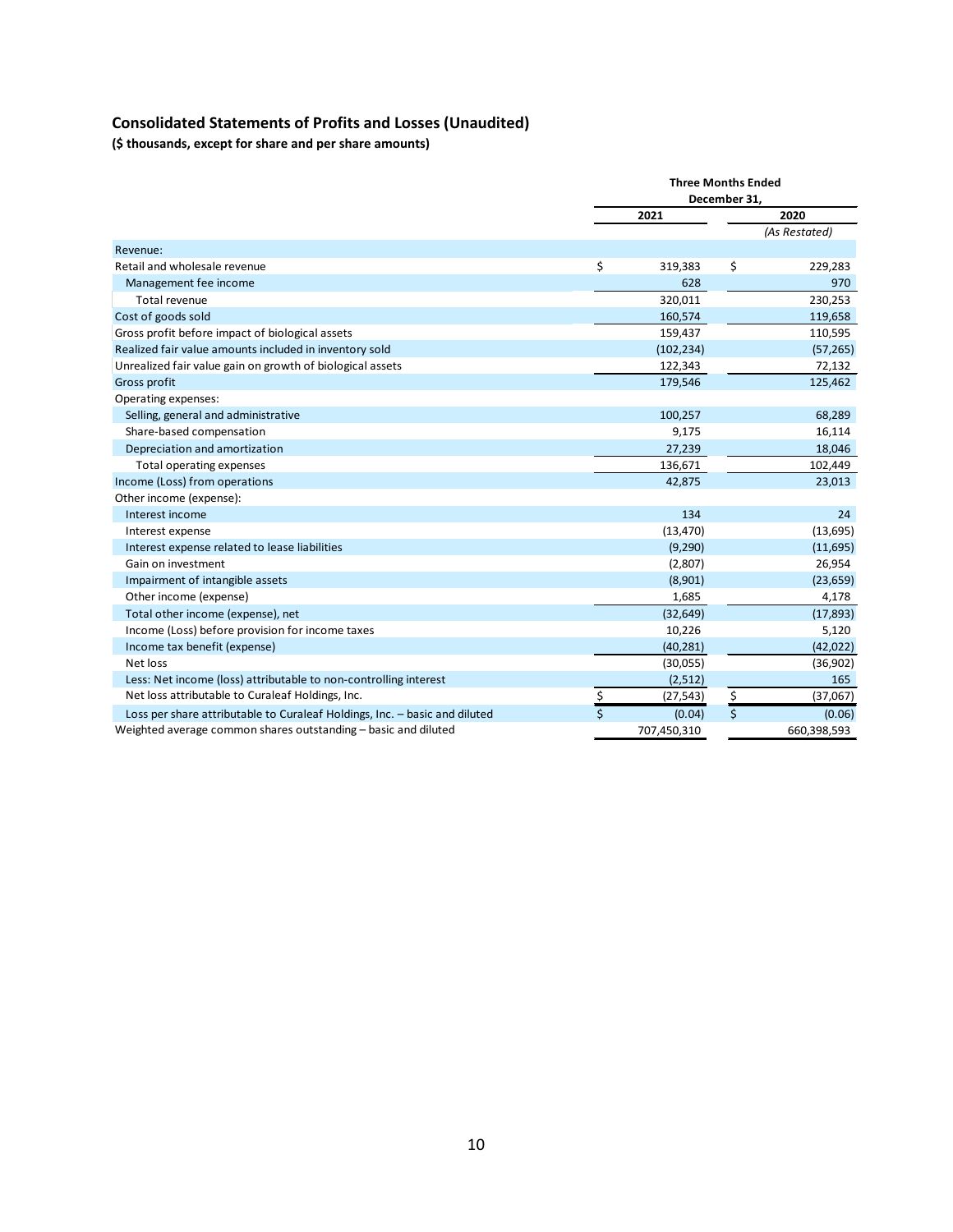# **Consolidated Statements of Profits and Losses (Unaudited)**

**(\$ thousands, except for share and per share amounts)**

|                                                                            | <b>Twelve Months Ended</b><br>December 31, |             |                         |               |
|----------------------------------------------------------------------------|--------------------------------------------|-------------|-------------------------|---------------|
|                                                                            |                                            |             |                         |               |
|                                                                            |                                            | 2021        |                         | 2020          |
|                                                                            |                                            |             |                         | (As Restated) |
| Revenue:                                                                   |                                            |             |                         |               |
| Retail and wholesale revenue                                               | \$                                         | 1,207,344   | \$                      | 586,219       |
| Management fee income                                                      |                                            | 2,317       |                         | 40,418        |
| Total revenue                                                              |                                            | 1,209,661   |                         | 626,637       |
| Cost of goods sold                                                         |                                            | 621,610     |                         | 311,148       |
| Gross profit before impact of biological assets                            |                                            | 588,051     |                         | 315,489       |
| Realized fair value amounts included in inventory sold                     |                                            | (365, 642)  |                         | (149, 586)    |
| Unrealized fair value gain on growth of biological assets                  |                                            | 465,180     |                         | 224,610       |
| Gross profit                                                               |                                            | 687,589     |                         | 390,513       |
| Operating expenses:                                                        |                                            |             |                         |               |
| Selling, general and administrative                                        |                                            | 370,106     |                         | 227,274       |
| Share-based compensation                                                   |                                            | 45,632      |                         | 30,879        |
| Depreciation and amortization                                              |                                            | 96,217      |                         | 59,923        |
| Total operating expenses                                                   |                                            | 511,955     |                         | 318,076       |
| Income (Loss) from operations                                              |                                            | 175,634     |                         | 72,437        |
| Other income (expense):                                                    |                                            |             |                         |               |
| Interest income                                                            |                                            | 629         |                         | 6,484         |
| Interest expense                                                           |                                            | (53, 549)   |                         | (47,903)      |
| Interest expense related to lease liabilities                              |                                            | (36, 713)   |                         | (21,099)      |
| Gain on investment                                                         |                                            | (2,974)     |                         | 37,560        |
| Impairment of intangible assets                                            |                                            | (14, 573)   |                         | (23, 659)     |
| Other income (expense)                                                     |                                            | (3,658)     |                         | 6,976         |
| Total other income (expense), net                                          |                                            | (110, 838)  |                         | (41, 641)     |
| Income (Loss) before provision for income taxes                            |                                            | 64,796      |                         | 30,796        |
| Income tax benefit (expense)                                               |                                            | (173, 926)  |                         | (87, 550)     |
| Net loss                                                                   |                                            | (109, 130)  |                         | (56, 754)     |
| Less: Net income (loss) attributable to non-controlling interest           |                                            | (7, 399)    |                         | 407           |
| Net loss attributable to Curaleaf Holdings, Inc.                           |                                            | (101, 731)  | \$                      | (57, 161)     |
| Loss per share attributable to Curaleaf Holdings, Inc. - basic and diluted | $rac{5}{5}$                                | (0.15)      | $\overline{\mathsf{S}}$ | (0.10)        |
| Weighted average common shares outstanding – basic and diluted             |                                            | 698,759,274 |                         | 557,192,899   |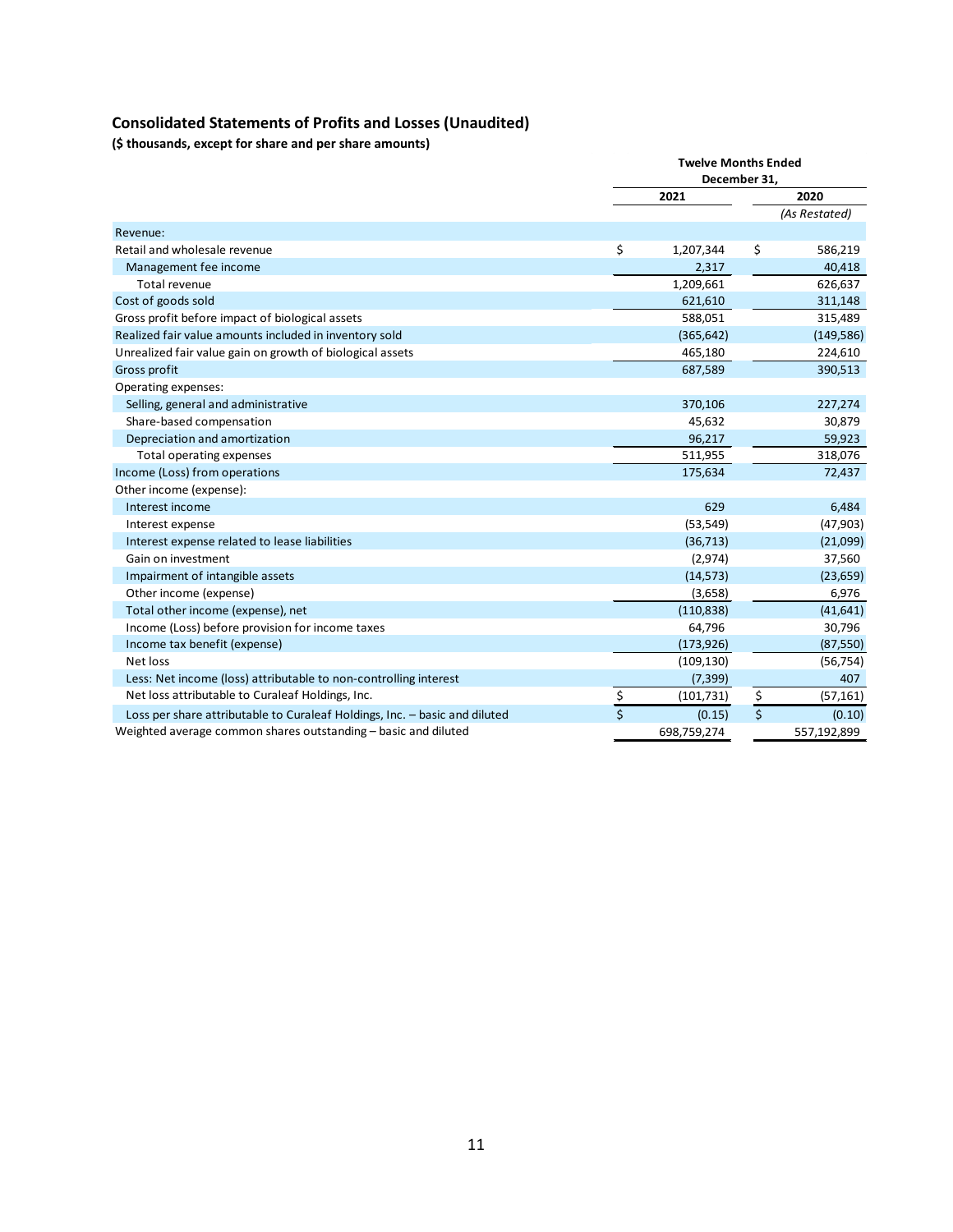# **Consolidated Statements of Cash Flows (Unaudited)**

**(\$ thousands, except for share and per share amounts)**

|                                                                                    | <b>Twelve Months Ended</b><br>December 31, |            |               |               |
|------------------------------------------------------------------------------------|--------------------------------------------|------------|---------------|---------------|
|                                                                                    |                                            |            |               |               |
|                                                                                    |                                            | 2021       |               | 2020          |
|                                                                                    |                                            |            |               | (As Restated) |
| Cash flows from operating activities:                                              |                                            |            |               |               |
| Net loss                                                                           | \$                                         | (109, 130) |               | (56, 754)     |
| Adjustments to reconcile loss to net cash provided (used) in operating activities: |                                            |            |               |               |
| Depreciation and amortization                                                      |                                            | 132,644    |               | 79,713        |
| Share-based compensation                                                           |                                            | 45,632     |               | 29,361        |
| Non-cash Bonus                                                                     |                                            |            |               | 1,518         |
| Non-cash interest expense                                                          |                                            | 44.859     |               | 6,590         |
| Unrealized gain on changes in fair value of biological assets                      |                                            | (465, 180) |               | (224, 610)    |
| Realized fair value amounts included in inventory sold                             |                                            | 365,642    |               | 149,586       |
| Impairment loss                                                                    |                                            | 14,573     |               | 23,659        |
| (Gain)/loss on debt retirement                                                     |                                            | 152        |               |               |
| (Gain)/loss on investment                                                          |                                            | 2,974      |               |               |
| (Gain)/loss on sale of property, plant and equipment                               |                                            | 3,333      |               | 550           |
| Deferred taxes                                                                     |                                            | 19,214     |               | 11,720        |
| Gain on contingent liability                                                       |                                            |            |               | (37, 566)     |
| Changes in operating assets and liabilities                                        |                                            |            |               |               |
| Accounts receivable                                                                |                                            | (29, 402)  |               | 5,956         |
| <b>Biological assets</b>                                                           |                                            | 80,414     |               | 55,707        |
| Inventories                                                                        |                                            | (185, 607) |               | (92, 384)     |
| Prepaid expenses and other current assets                                          |                                            | (24, 902)  |               | 4,748         |
| Other assets                                                                       |                                            | 5,641      |               | (17, 702)     |
| Accounts payable                                                                   |                                            | (10, 298)  |               | 9,958         |
| Income taxes payable                                                               |                                            | 59,768     |               | 57,753        |
| Accrued expenses                                                                   |                                            | 15,709     |               | 4,552         |
| Net cash provided by (used in) operating activities                                |                                            | (33, 964)  |               | 12,355        |
| Cash flows from investing activities:                                              |                                            |            |               |               |
| Purchases of property, plant and equipment, net                                    |                                            | (171, 955) |               | (126, 273)    |
| Proceeds from sale of entity                                                       |                                            | 29,828     |               | 1,004         |
| Payments made on completion on acquisitions                                        |                                            | (37, 820)  |               | (59, 695)     |
| Prepayment of acquisition consideration                                            |                                            |            |               | (7,500)       |
| Cash acquired from acquisitions                                                    |                                            | 14,500     |               |               |
| Payments received on notes receivable                                              |                                            | 3,717      |               | (4,646)       |
| Note receivable from third party                                                   |                                            | (2, 244)   |               |               |
| Net cash used in investing activities                                              |                                            | (163,974)  |               | (197, 110)    |
| Cash flows from financing activities:                                              |                                            |            |               |               |
| Cash received from financing agreement                                             |                                            | 531,093    |               | 186,235       |
| Proceeds from sale leaseback                                                       |                                            | 24,419     |               | 42,466        |
| Debt issuance costs                                                                |                                            | (5, 564)   |               |               |
| Minority buyouts                                                                   |                                            | (1, 190)   |               | (2,508)       |
| Lease liability payments                                                           |                                            | (52, 775)  |               | (26, 762)     |
| Proceeds from minority interest investment in Curaleaf International               |                                            | 83,979     |               |               |
| Cash received in private placement                                                 |                                            |            |               | 24,552        |
| Prepayment penalties on retired notes payable                                      |                                            | (23, 827)  |               |               |
| Principal payments on notes payable                                                |                                            | (366, 749) |               | (2,920)       |
| Acquisition escrow shares returned and retired                                     |                                            | (8, 312)   |               |               |
| Exercise of stock options                                                          |                                            | 3,157      |               | 3,013         |
| Issuance of common shares, net of issuance costs                                   |                                            | 240,569    |               |               |
| Net cash provided by financing activities                                          |                                            | 424,800    |               | 224,076       |
| Net change in cash                                                                 |                                            | 226,862    |               | 39,321        |
| Cash at beginning of period                                                        |                                            | 73,542     |               | 42,310        |
| Cash held for sale                                                                 |                                            |            |               | (8,089)       |
| Effect of exchange rate on cash                                                    |                                            | (1,075)    |               |               |
| Cash at end of period                                                              | $\boldsymbol{\mathsf{S}}$                  | 299,329    | $\frac{1}{2}$ | 73,542        |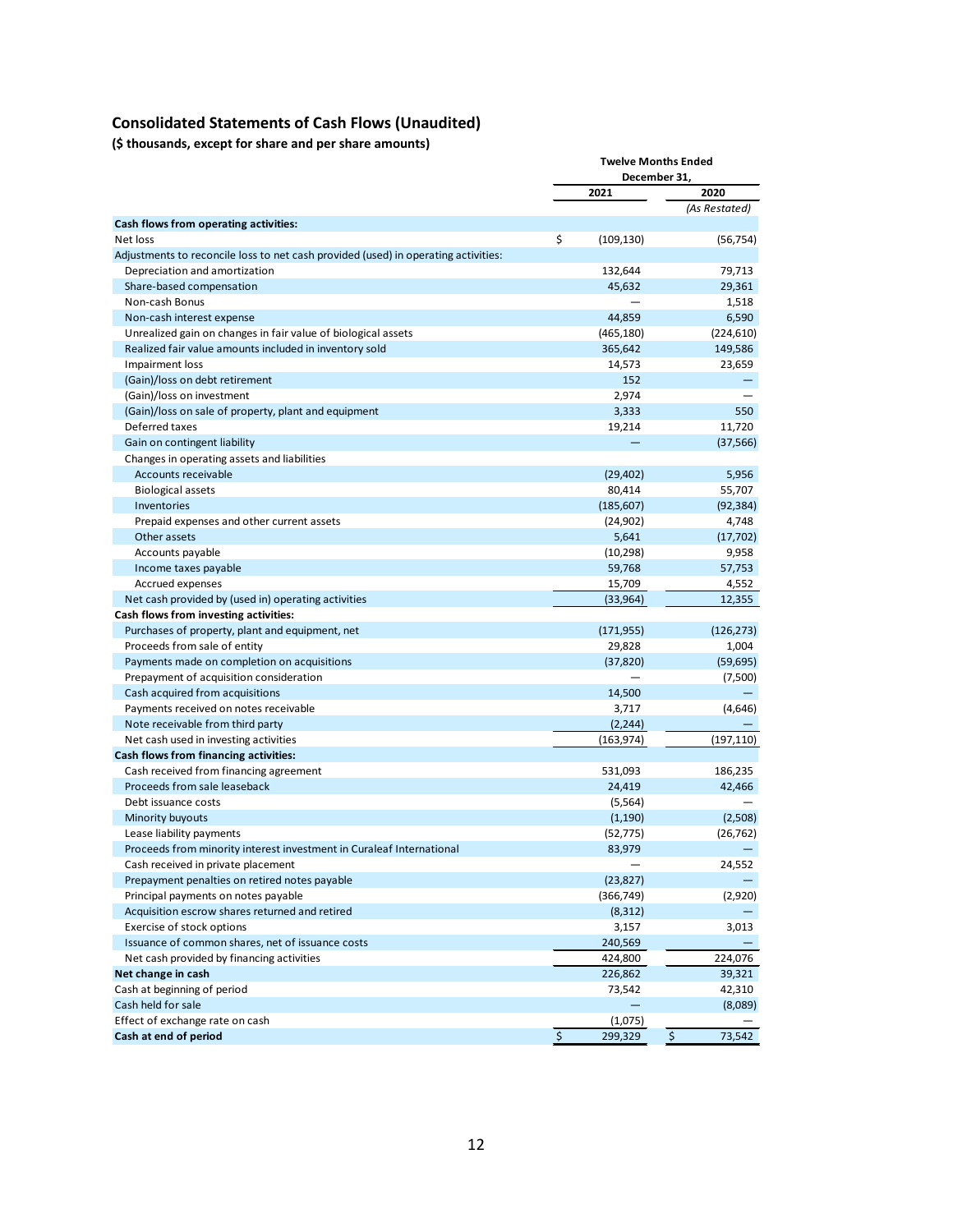#### **About Curaleaf Holdings**

Curaleaf Holdings, Inc. (CSE: CURA) (OTCQX: CURLF) ("Curaleaf") is a leading international provider of consumer products in cannabis with a mission to improve lives by providing clarity around cannabis and confidence around consumption. As a high-growth cannabis company known for quality, expertise and reliability, the Company and its brands, including Curaleaf and Select, provide industry-leading service, product selection and accessibility across the medical and adult-use markets. In the United States, Curaleaf currently operates in 23 states with 126 dispensaries, 26 cultivation sites, and employs over 5,600 team members. Curaleaf International is the largest vertically integrated cannabis company in Europe with a unique supply and distribution network throughout the European market, bringing together pioneering science and research with cutting-edge cultivation, extraction and production. Curaleaf is listed on the Canadian Securities Exchange under the symbol CURA and trades on the OTCQX market under the symbol CURLF. For more information, please visit https://ir.curaleaf.com.

*###*

| <b>Curaleaf IR Twitter Account</b> | https://twitter.com/Curaleaf IR                                                                                            |
|------------------------------------|----------------------------------------------------------------------------------------------------------------------------|
| <b>Investor Toolkit</b>            | https://ir.curaleaf.com/investor-toolkit                                                                                   |
| <b>Investor Relations Website</b>  | https://ir.curaleaf.com/                                                                                                   |
| <b>Contact Information</b>         | <b>Investor Contact:</b><br>Curaleaf Holdings, Inc.<br>Carlos Madrazo, SVP Head of IR & Capital Markets<br>ir@curaleaf.com |
|                                    | <b>Media Contact:</b><br>Curaleaf Holdings, Inc.<br>Tracy Brady, VP of Corporate Communications<br>media@curaleaf.com      |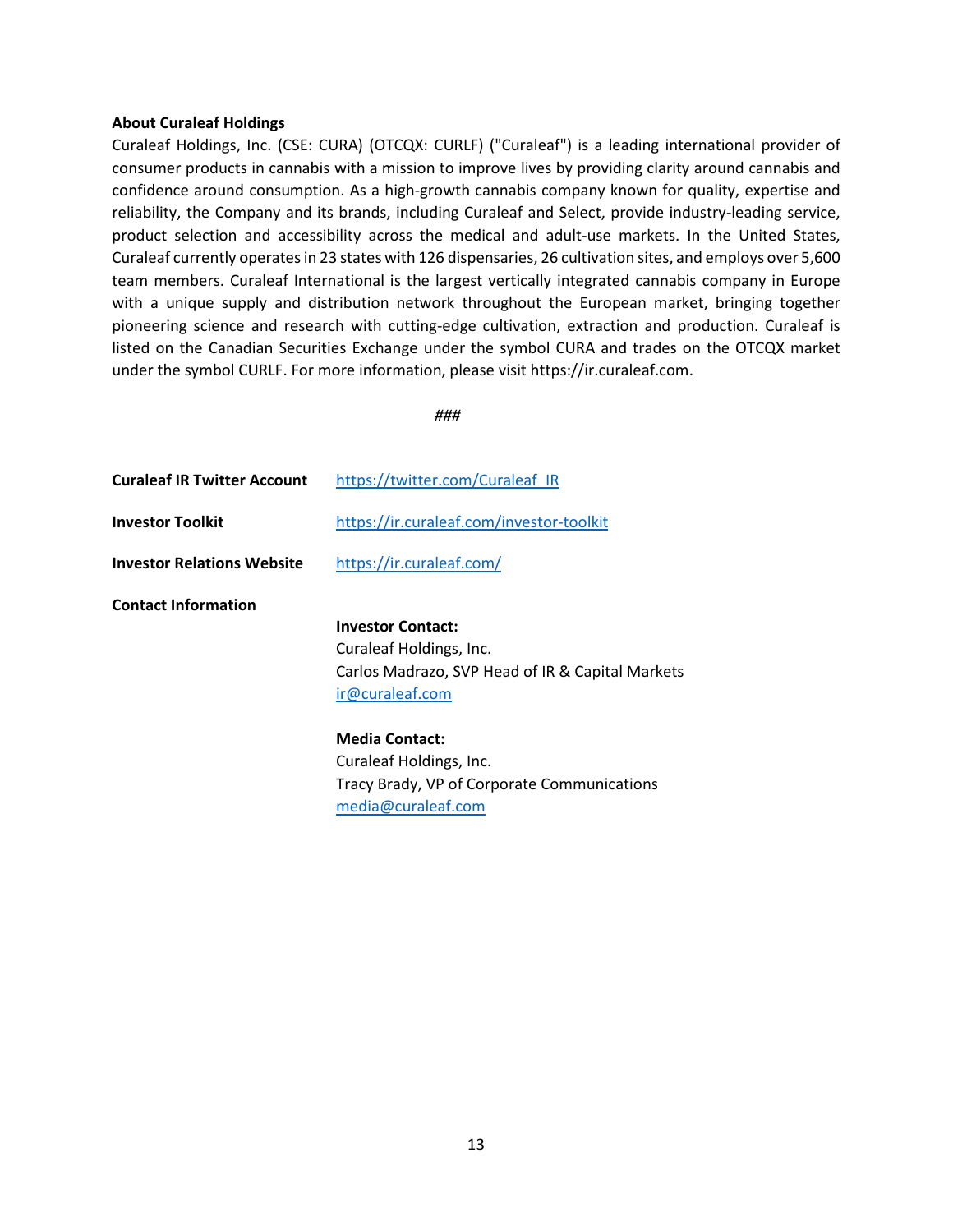#### **Disclaimer**

This press release contains "forward-looking information" and "forward-looking statements" within the meaning of Canadian securities laws and United States securities laws ("forward-looking statements"). Forward-looking statements are neither historical facts nor assurances of future performance. Instead, they are based on management's current beliefs, expectations or assumptions regarding the future of the business, plans and strategies, operational results and other future conditions of the Company. In addition, the Company may make or approve certain statements in future filings with Canadian securities regulatory authorities, in press releases, or in oral or written presentations by representatives of the Company that are not statements of historical fact and may also constitute forward-looking statements. All statements, other than statements of historical fact, made by the Company that address activities, events or developments that the Company expects or anticipates will or may occur in the future are forward-looking statements, including, but not limited to, statements preceded by, followed by or that include words such as "assumptions", "assumes", "guidance", "outlook", "may", "will", "would", "could", "should", "believes", "estimates", "projects", "potential", "expects", "plans", "intends", "anticipates", "targeted", "continues", "forecasts", "designed", "goal", or the negative of those words or other similar or comparable words and includes, among others, information regarding: its outlook for and expected operating margins, capital allocation, free flow cash and other financial results; growth of its operations via expansion, for the effects of any transactions; expectations for the potential benefits of any transactions; statements relating to the business and future activities of, and developments related to, the Company after the date of this press release, including such things as future business strategy, competitive strengths, goals, expansion and growth of the Company's business, operations and plans; expectations that planned acquisitions will be completed; expectations regarding cultivation and manufacturing capacity; expectations regarding receipt of regulatory approvals; expectations that licenses applied for will be obtained; potential future legalization of adult-use and/or medical cannabis under U.S. federal law; expectations of market size and growth in the U.S. and the states in which the Company operates; expectations for other economic, business, regulatory and/or competitive factors related to the Company or the cannabis industry generally; and other events or conditions that may occur in the future. Forward-looking statements may relate to future financial conditions, results of operations, plans, objectives, performance or business developments. These statements speak only as at the date they are made and are based on information currently available and on the then current expectations. Holders of securities of the Company are cautioned that forward-looking statements are not based on historical facts but instead are based on reasonable assumptions and estimates of management of the Company at the time they were provided or made and involve known and unknown risks, uncertainties and other factors which may cause the actual results, performance or achievements of the Company, as applicable, to be materially different from any future results, performance or achievements expressed or implied by such forward-looking statements, including, but not limited to, risks and uncertainties related to: the available funds of the Company and the anticipated use of such funds; the availability of financing opportunities; legal and regulatory risks inherent in the cannabis industry; risks associated with economic conditions, dependence on management and currency risk; risks relating to U.S. regulatory landscape and enforcement related to cannabis, including political risks; risks relating to anti-money laundering laws and regulation; other governmental and environmental regulation; public opinion and perception of the cannabis industry; risks related to contracts with third-party service providers; risks related to the enforceability of contracts; reliance on the expertise and judgment of senior management of the Company, and ability to retain such senior management; risks related to proprietary intellectual property and potential infringement by third-parties; the concentrated voting control of the Company's Chairman and the unpredictability caused by the capital structure; risks relating to the management of growth; increasing competition in the industry; risks inherent in an agricultural business; risks relating to energy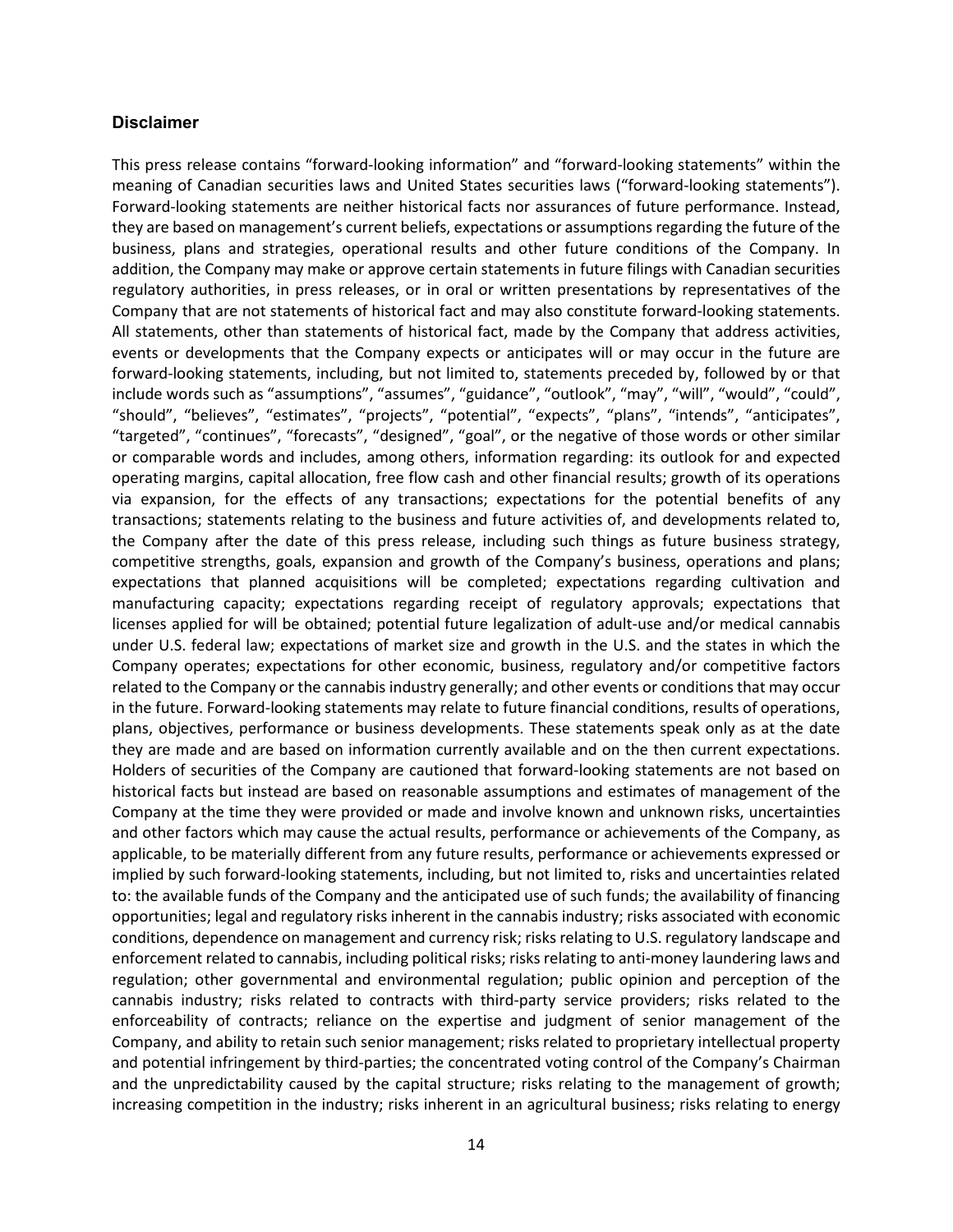costs; risks associated to cannabis products manufactured for human consumption including potential product recalls; reliance on key inputs, suppliers and skilled labor; cybersecurity risks; ability and constraints on marketing products; fraudulent activity by employees, contractors and consultants; tax and insurance related risks; risks related to the economy generally; risk of litigation; conflicts of interest; risks relating to certain remedies being limited and the difficulty of enforcement of judgments and effect service outside of Canada; risks related to future acquisitions or dispositions; sales by existing shareholders; limited research and data relating to cannabis; as well as those risk factors discussed under "Risk Factors" in the Company's Annual Management, Discussion and Analysis dated March 11, 2021, and in the Company's Annual Information Form dated April 28, 2021 (both of which documents have been filed on the Company's SEDAR profile at www.sedar.com and on its EDGAR profile at www.sec.gov/edgar/html) and as described from time to time in documents filed by the Company with Canadian securities regulatory authorities. The purpose of forward-looking statements is to provide the reader with a description of management's expectations, and such forward-looking statements may not be appropriate for any other purpose. In particular, but without limiting the foregoing, disclosure in this press release as well as statements regarding the Company's objectives, plans and goals, including future operating results and economic performance may make reference to or involve forward-looking statements. Although the Company believes that the expectations reflected in such forward-looking statements are reasonable, it can give no assurance that such expectations will prove to have been correct. A number of factors could cause actual events, performance or results to differ materially from what is projected in the forward-looking statements. You should not place undue reliance on forwardlooking statements contained in this press release. Such forward-looking statements are made as of the date of this press release. We undertake no obligation to update or revise any forward-looking statements, whether as a result of new information, future events or otherwise, except as required by applicable law. The Company's forward-looking statements are expressly qualified in their entirety by this cautionary statement.

This press release contains future-oriented financial information and financial outlook information (collectively, "FOFI") about the Company's prospective results of operations, production and production efficiency, commercialization, revenue and cash on hand, all of which are subject to the same assumptions, risk factors, limitations, and qualifications as set second in the above paragraph. FOFI contained in this document was approved by management as of the date of this document and was provided for the purpose of providing further information about the Company's future business operations. The Company disclaims any intention or obligation to update or revise any FOFI contained in this document, whether as a result of new information, future events or otherwise, unless required pursuant to applicable law. Readers are cautioned that the FOFI contained in this document should not be used for purposes other than for which it is disclosed herein. The financial information reported in this press release is based on management prepared financial statements for the quarter and year ended December 31, 2021. Accordingly, such financial information may be subject to change. Financial statements for the period will be released and filed under the Company's profiles on SEDAR at www.sedar.com no later than March 11, 2022. All financial information contained in this press release is qualified in its entirety with reference to such financial statements. While the Company does not expect there to be any material changes, to the extent that the financial information contained in this press release is inconsistent with the information contained in the Company's financial statements, the financial information contained in this press release shall be deemed to be modified or superseded by the Company's financial statements. The making of a modifying or superseding statement shall not be deemed an admission for any purposes that the modified or superseded statement, when made, constituted a misrepresentation for purposes of applicable securities laws.